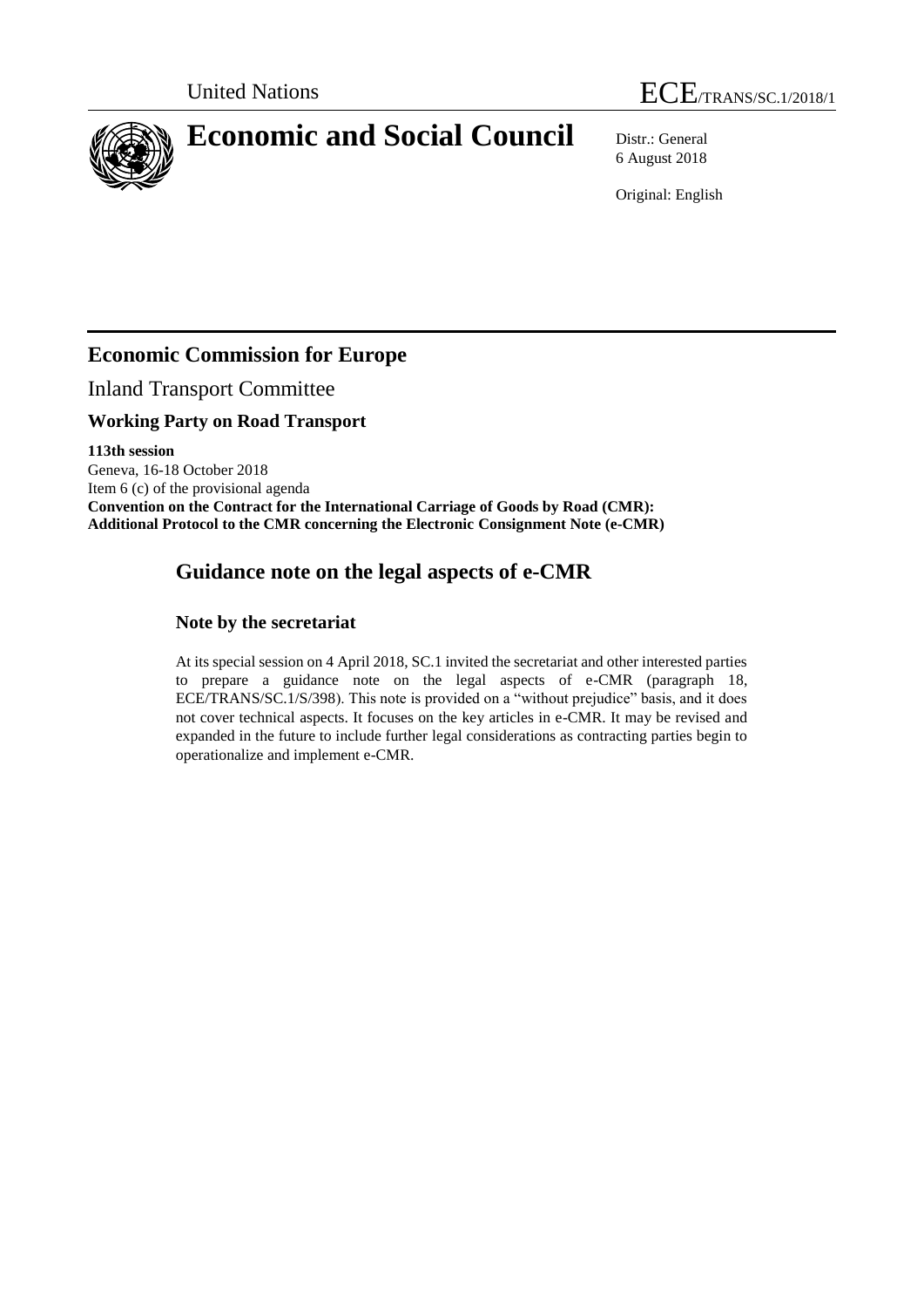## **I. Introduction**

1. At the request of SC.1 at its 112th session, the secretariat organized a special SC.1 session on the Convention on the Contract for the International Carriage of Goods by Road (CMR) and its Additional Protocol to the Convention on the Contract for the International Carriage of Goods by Road (e-CMR) on 4 April 2018 to discuss issues related to e-CMR and to decide on a way forward.

2. To facilitate discussion at that meeting, the secretariat prepared a short background paper (ECE/TRANS/SC.1/S/2018/1). The secretariat also gave a presentation on the historical background in relation to the drafting of e-CMR, recent accessions, key articles and issues concerning the operationalization of e-CMR. In addition, SC.1 received presentations from a number of member States and international organizations.

3. SC.1 invited the secretariat and interested others to prepare a guidance note on the legal aspects of e-CMR for the present session of SC.1 (paragraph 18, ECE/TRANS/SC.1/S/398).

4. Therefore, the aim of this paper is to address the legal aspects of e-CMR. It does not cover technical matters, such as the choice of technological approaches (i.e. national registry, distributed ledger or something else) which contracting parties may wish to consider and recommend to senders, carriers and consignees in their countries for the issuance and exchange of electronic consignment notes.

5. By way of an observation on technical matters, it is noticeable that e-CMR and its explanatory memorandum are silent on specifications related to technology. Neither do they recommend a form or format for electronic consignment notes. In this regard, e-CMR is similar to CMR in providing for the mandatory and optional particulars (by referring to CMR), but it does not prescribe the form or format of the electronic consignment note.

6. On the matter of technology, no single opinion can be expressed, because the context and constraints for each contracting party is different, and what might be appropriate for one might not be for another. However, in foreseeing the possibility of multi-modal electronic transport documents in the future, the secretariat would encourage contracting parties to choose flexible technological approaches that may be easily adapted or incorporated into other approaches as needed.

## **II. Background: CMR**

7. CMR was drafted to provide a uniform legal framework to the international carriage of goods by road. As stipulated in article 1 paragraph 1 of CMR, the convention applies to every contract for the carriage of goods by road in vehicles for reward if origin and destination are situated in two different countries and at least one of them is a contracting party.

8. CMR concerns the contract conditions, the contract document (consignment note) as well as the carrier's liability limits in case of total or partial loss of the goods carried, or in case of delay of delivery of the goods. The convention also defines the content of the consignment note (also known as CMR consignment note), which confirms the contract of carriage which must contain eleven mandatory particulars. CMR is, therefore, a treaty that contains obligations which are not only for States but also for private parties.

9. Since 1956, paper consignment notes issued pursuant to CMR have been well accepted as proof of a carriage contract between a sender and a carrier. They are valid in a court of law to support claims relating to the total or partial loss, damage or delay in delivery of the goods. As CMR does not specify the form or format of a consignment note, a variety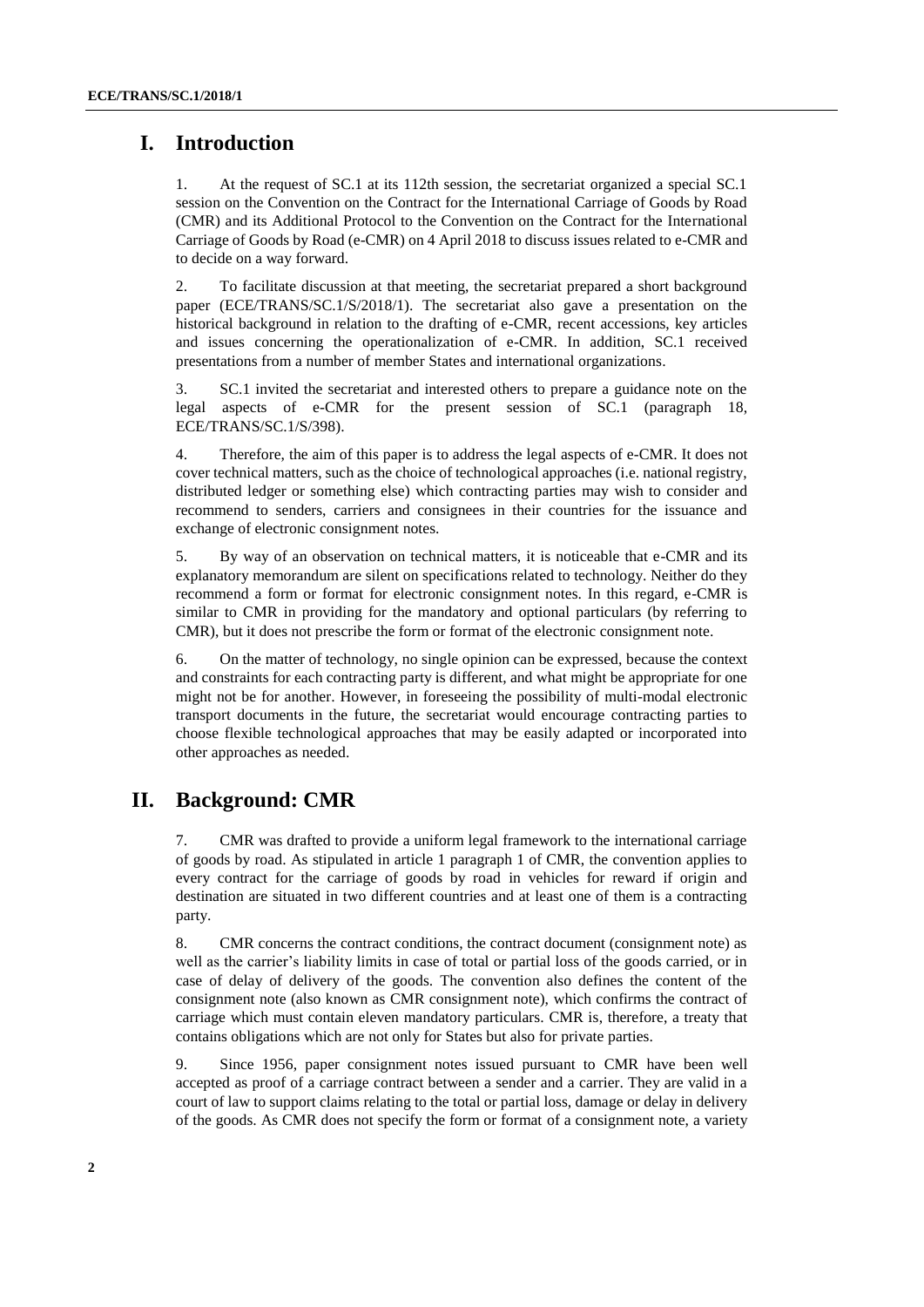of possible layouts have arisen, with the most popular being the one developed by the International Road Transport Union (IRU).

10. At the time CMR came into effect, it was not envisaged that consignment notes could be in or on any medium other than paper. Since then, technology has evolved rapidly, and the use of electronic communications in international transport and trade has become widespread. Electronic communications have the scope to provide significant benefits in terms of speed of exchange of information, global access, and reusability of data.

11. In order to legally facilitate the use of electronic consignment notes, e-CMR was introduced. It came into effect in 2008. As an additional protocol, e-CMR does not aim at changing the substantive provisions of CMR, rather it provides a supplementary legal framework for the digitalization of consignment notes.

12. The explanatory memorandum to  $e\text{-}CMR<sup>1</sup>$  sheds light on the objectives of e-CMR. It states that "it is essential that in legally contractual relations the best conditions for the protection and security of documents are offered to operators" and lists the following three conditions:

(a) the inalterability of the message, without the agreement of the parties, but also the possibility to change if there is agreement;

(b) understanding and acceptance of the message by the consignee;

(c) identification of the parties and security of the authentication of their signatures.

13. These conditions are reflected in articles 3 (authentication of the electronic consignment note) and 4 (conditions for the establishment of the electronic consignment note) of e-CMR which are explained in detail together with the other key articles of e-CMR in section IV below.

14. As at the date of writing, there were 55 contracting parties to CMR<sup>2</sup>, and 17 contracting parties to  $e\text{-}CMR<sup>3</sup>$ . Only contracting parties to CMR may become a party to  $e$ -CMR.

15. The key point of difference between CMR and e-CMR is that while CMR requires a paper form with mandatory particulars<sup>4</sup> and optional particulars<sup>5</sup> (if applicable), e-CMR requires also an agreement on the procedures for its operation and on the implementation of these procedures (per article 5 of e-CMR).

16. In recent times, e-CMR has attracted the interest of contracting parties and of commercial operators, and contracting parties are seeking clarity on the legal and technical aspects of its implementation. This note aims to address the legal aspects.

## **III. Interpretation of "Parties" and "parties" in e-CMR**

17. In e-CMR, there are references to "Parties" (i.e. the preamble and articles 7, 9, 10, 11, 12, 13, 14 and 15), "party or parties interested in the performance of a contract of carriage"

<sup>1</sup> ECE/TRANS/SC.1/2007/2.

<sup>2</sup> Mostly in Europe, Central Asia and North Africa.

<sup>3</sup> Bulgaria, Czech Republic, Denmark, Estonia, France, Iran (Islamic Republic of), Latvia, Lithuania, Luxembourg, Netherlands, Republic of Moldova, Russian Federation, Slovakia, Slovenia, Spain, Switzerland and Turkey.

<sup>4</sup> See article 6 paragraph 1 of CMR for the eleven mandatory particulars of a consignment note.

<sup>5</sup> See article 6 paragraph 2 of CMR for the seven optional particulars of a consignment note.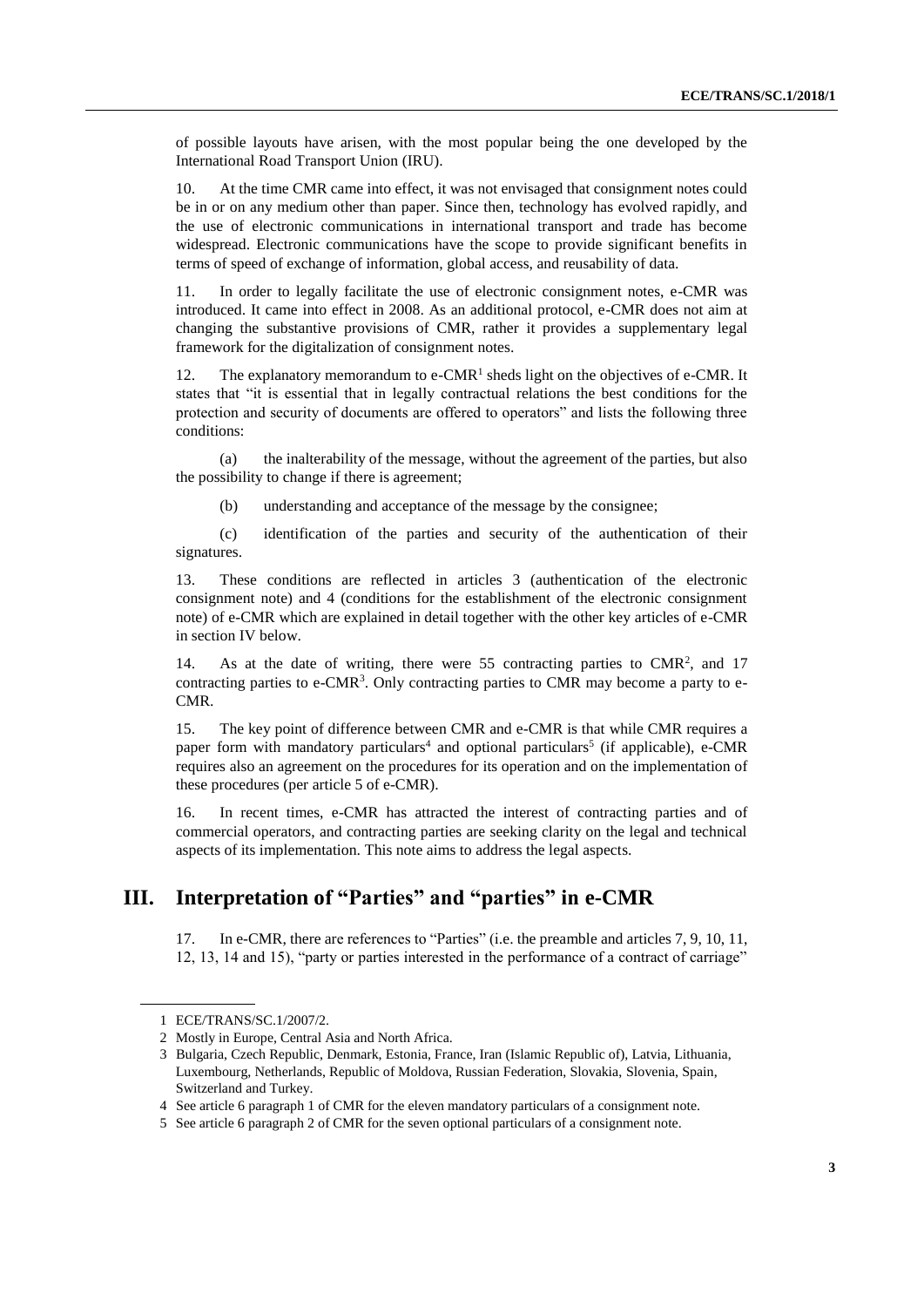(i.e. articles 1 and 5), "parties to the contract of carriage" (i.e. article 3) and "parties" (i.e. article 6).

18. Article 31 of the Vienna Convention on the Law of Treaties stipulates that "a treaty shall be interpreted in good faith in accordance with the ordinary meaning to be given to the terms of the treaty in their context and in the light of its object and purpose". Accordingly, an appropriate interpretation of "Parties" seems to be the countries which are contracting parties to e-CMR.

19. In relation to "the parties to the contract of carriage", it seems that they refer to the sender, carrier, consignee and successive road carriers (if applicable). Generally speaking, the parties to a contract are usually understood to be the entities who have concluded a contract and who are named in the contract. Uniquely, for CMR (and hence e-CMR), any successive road carriers "becom[e] a party to the contract of carriage, under the terms of the consignment note, by reason of his acceptance of the goods and the consignment note" based on article 34 of CMR.

20. In relation to "the parties interested in the performance of a contract", it may be interpreted in two ways:

The first possibility is that this wording reflects the nature of the relationship between the various private party entities (i.e. sender, carrier, consignee and successive road carriers (if applicable)) before they formally conclude the contract of carriage. At that stage, a contract does not yet exist and the "parties" are usually not bound by any contractual obligations to each other, but merely have an interest in the conclusion of a contract. In the case of e-CMR, if these parties are unable to agree on the requirements in paragraph 1, a contract of carriage that fulfills the requirements of e-CMR will not come into existence; or

The second possibility is that this wording is intended to cover all parties who may have an interest in the performance, rather than conclusion, of a contract. This could potentially include public authorities such as customs administrations.

21. In relation to "parties" in article 6 paragraph 2, in the context of this article, it seems clear that the reference is to the sender and the carrier.

22. Finally, it is worth noting that public entities may also have a right of access based on grounds of national security or trade policy, and some may additionally derive a right of access from the national laws which establish their governance functions.

### **IV. Key provisions in e-CMR**

23. In this section, unless specified otherwise (in relation to CMR), the article references are to e-CMR.

#### **A. Accession to e-CMR: article 7**

24. According to article 7 paragraph 1, there are two prerequisites to acceding to e-CMR: a State should be a signatory to or contracting party to CMR, and it should be either a member of the United Nations Economic Commission for Europe (UNECE) or have a consultative status with UNECE.

25. At the time of accession, a potential contracting party may also decide to include in its instrument of accession the only reservation permitted by article 12 which relates to the dispute resolution mechanism in article 11.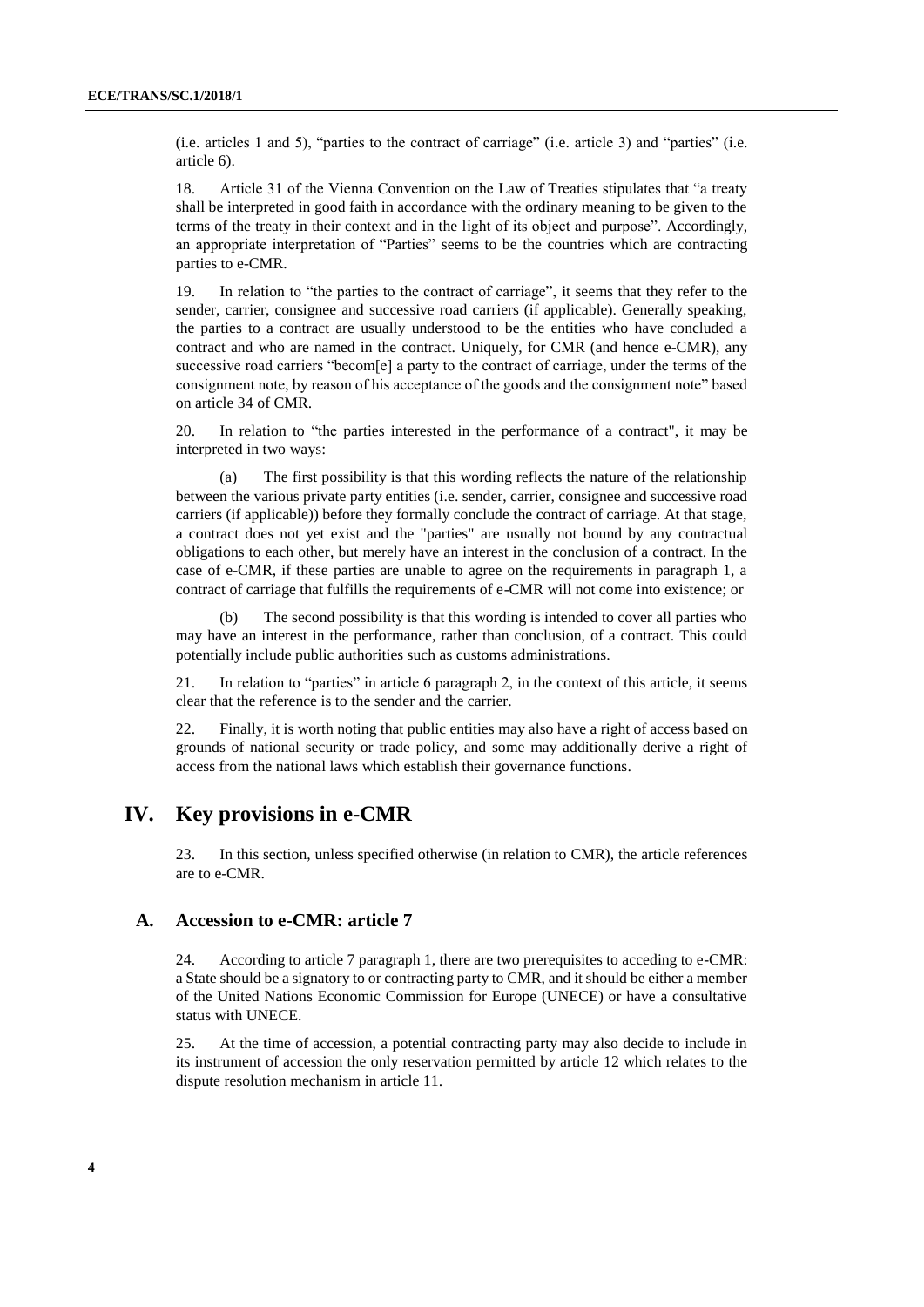26. Article 11 provides that in the case of a dispute between two or more contracting parties relating to the interpretation or application of e-CMR which these parties are unable to settle by negotiation or other means may, at the request of any of these parties, the dispute may be referred for settlement to the International Court of Justice. Such a reservation may be withdrawn at any time by a notification addressed to the Secretary-General of the United Nations.

#### **B. Scope and effect of the electronic consignment note: article 2**

27. As mentioned above, the drafters of e-CMR did not intend to modify CMR on any substantive legal point but to supplement CMR in order to facilitate the optional making out of the consignment note by means of procedures used for the electronic recording and handling of data.

28. Therefore, contracting parties to e-CMR wishing to understand the potential application of e-CMR should in the first instance, refer to article 1 paragraph 1 of CMR which addresses the scope of application of CMR.

29. Article 1 paragraph 1 of CMR provides that CMR applies to every contract for the carriage of goods by road in vehicles for reward, if the origin and the destination are situated in two different countries, and at least one of the countries is a contracting party to CMR. Accordingly, in order for CMR to be potentially applicable, it is sufficient if only one of the origin or the destination countries is a contracting party to CMR.

30. That is, it is not necessary for both origin and destination countries to be contracting parties to CMR. Neither is it necessary for the sender's and/or the consignee's countries to be contracting parties to CMR, though in many instances, this is usually the case.

31. Article 6 paragraph 1 of CMR is also important in determining if a consignment note can be said to be a consignment note under CMR. It lists eleven mandatory particulars that CMR consignment notes must contain. This includes "a statement that the contract is subject, notwithstanding any clause to the contrary, to the provisions of [CMR]" (article 6 paragraph  $1(k)$  of CMR).

32. Taking into account the linkage between CMR and e-CMR, the requirement of an explicit statement to opt in CMR arguably also applies to opting in e-CMR. That is, there should be a statement in the electronic consignment note to the effect that that contract is subject to CMR and e-CMR.

33. In contrast, with respect to opting out, there is no need for an explicit statement to that effect as the use of electronic means is voluntary. Article 2 paragraph 1 (of e-CMR) states that "the consignment note referred to in [CMR], as well as any demand, declaration, instruction, request, reservation or other communication relating to the performance of a contract of carriage to which [CMR] applies, may [emphasis added] be made out by electronic communication".

34. In summary, for e-CMR to be potentially applicable, one of the origin or the destination countries must be a contracting party to e-CMR, and the electronic consignment note must contain a statement to the effect that that contract is subject to CMR and e-CMR. Additionally, the electronic consignment note must refer to the procedures listed in article 5 paragraph 1 as agreed between the "parties interested in the performance of the contract of carriage". This is explained in further detail below.

35. Further, the use of electronic consignment notes in e-CMR contracting parties is voluntary. That is, it is not obligatory following accession, though it is certainly hoped that contracting parties will begin a process of transitioning from paper to electronic consignment notes.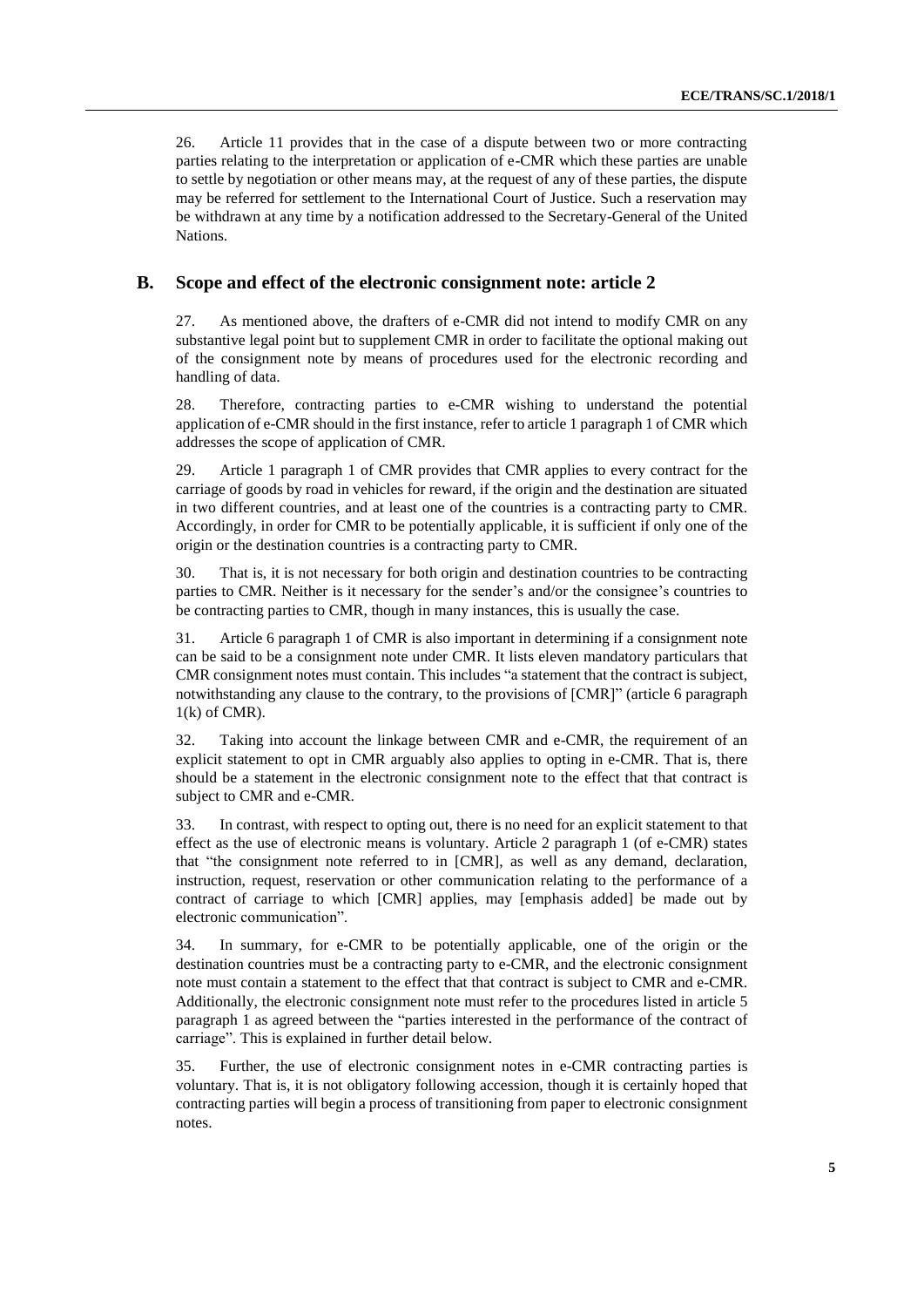36. There are practical reasons behind the slow uptake of electronic consignment notes to date. These include the relatively small number of contracting parties to e-CMR, and an absence of contracting parties that are geographically situated next to each other, thereby forming a transport corridor. Until recently, France and Spain were the only contracting parties to be situated next to each other. At present, there are a number of pilots trialing the use of electronic consignment notes, including France and Spain, and in the Benelux region<sup>6</sup>.

#### **C. Authentication of the electronic consignment note: article 3**

37. Article 3 lists the methods to authenticate electronic consignment notes.

38. Paragraph 1 specifies that "[t]he electronic consignment note shall be authenticated by the parties to the contract of carriage by means of a reliable electronic signature that ensures its link with the electronic consignment note. The reliability of an electronic signature method is presumed, unless otherwise proved, if the electronic signature:

- (a) is uniquely linked to the signatory;
- (b) is capable of identifying the signatory;
- (c) is created using means that the signatory can maintain under his sole control; and

(d) is linked to the data to which it relates in such a manner that any subsequent change of the data is detectable."

39. Paragraph 2 gives the contracting parties the option to authenticate an electronic consignment note "by any other electronic authentication method permitted by the law of the country in which the electronic consignment note has been made out". In this regard, regional legislation on electronic identification and electronic transactions<sup>7</sup> may be applicable and should be considered.

40. Paragraph 3 specifies that "[t]he particulars contained in the electronic consignment note shall be accessible to any party entitled thereto".

#### **D. Conditions for the establishment of the electronic consignment note: article 4**

41. Article 4 paragraph 1 specifies that "[t]he electronic consignment note shall contain the same particulars as the consignment note referred to in [CMR]".

42. Paragraphs 2 and 3 relate to the integrity of the original particulars and any subsequent amendments to the electronic consignment note.

43. Per paragraph 2, "[t]he procedure used to issue the electronic consignment note shall ensure the integrity of the particulars contained therein from the time when it was first generated in its final form. There is integrity when the particulars have remained complete and unaltered, apart from any addition or change which arises in the normal course of communication, storage, and display."

44. Paragraph 3 specifies that "[t]he procedure used for supplementing or amending the electronic consignment note shall make it possible to detect as such any supplement or

<sup>6</sup> Belgium, the Netherlands and Luxembourg.

<sup>7</sup> This includes the European Union's eIDAS Regulation and the Eurasian Economic Union's Protocol on Information and Communication Technologies and Information Interaction, among others.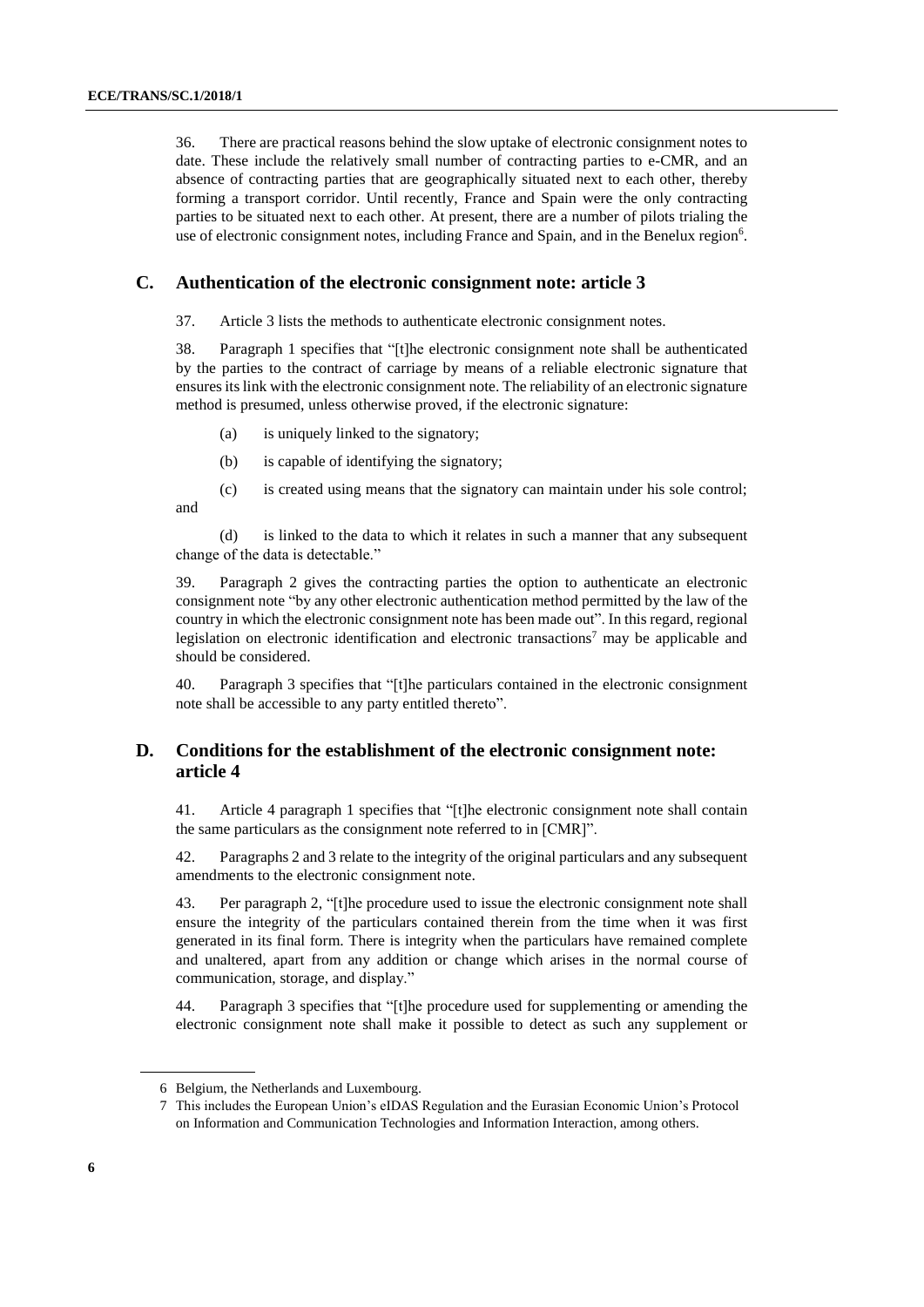amendment to the electronic consignment note and shall preserve the particulars originally contained therein."

#### **E. Implementation of the electronic consignment note: article 5**

45. Article 5 paragraph 1 lists six procedures and the methods of their implementation which "parties interested in the performance of the contract of carriage shall agree on... in order to comply with the requirements of e-CMR and CMR". These are:

The method for the issuance and the delivery of the electronic consignment note to the entitled party;

(b) An assurance that the electronic consignment note retains its integrity;

(c) The manner in which the party entitled to the rights arising out of the electronic consignment note is able to demonstrate that entitlement;

(d) The way in which confirmation is given that delivery to the consignee has been effected;

(e) The procedures for supplementing or amending the electronic consignment note; and

(f) The procedures for the possible replacement of the electronic consignment note by a consignment note issued by different means.

46. Paragraph 2 requires that "[t]he procedures in paragraph 1 must be referred to in the electronic consignment note and shall be readily ascertainable." Accordingly, the agreed procedures and their implementation per paragraph 1 must be referred to in the electronic consignment note.

47. As mentioned in the introduction, e-CMR is silent on specifications related to technology and technical matters, as well as in relation to a recommended form and format of the electronic consignment note. Given this, the parties have the flexibility to choose appropriate procedures and methods of implementation so long as they comply with the requirements of paragraph 1.

48. However, this flexibility in relation to technology and technical matters should be distinguished from stipulations which are not permitted by CMR (per article 41 of CMR).

#### **F. Documents supplementing the electronic consignment note: article 6**

49. Article 6 paragraph 1 states that "[t]he carrier shall hand over to the sender, at the latter's request, a receipt for the goods and all information necessary for identifying the shipment and for access to the electronic consignment note to which this Protocol refers."

50. Paragraph 2 provides that the sender may furnish the carrier with "[t]he documents referred to in Article 6, paragraph  $2(g)$  and Article 11 of  $[CMR]$ ... in the form of an electronic communication if the documents exist in this form and if the parties have agreed to procedures enabling a link to be established between these documents and the electronic consignment note to which this Protocol refers in a manner that assures their integrity".

51. Article 6, paragraph  $2(g)$  of CMR refers to "a list of the documents handed to the carrier" while article 11 of CMR refers to documents "[f]or the purposes of the customs or other formalities which have to be completed before delivery of the goods".